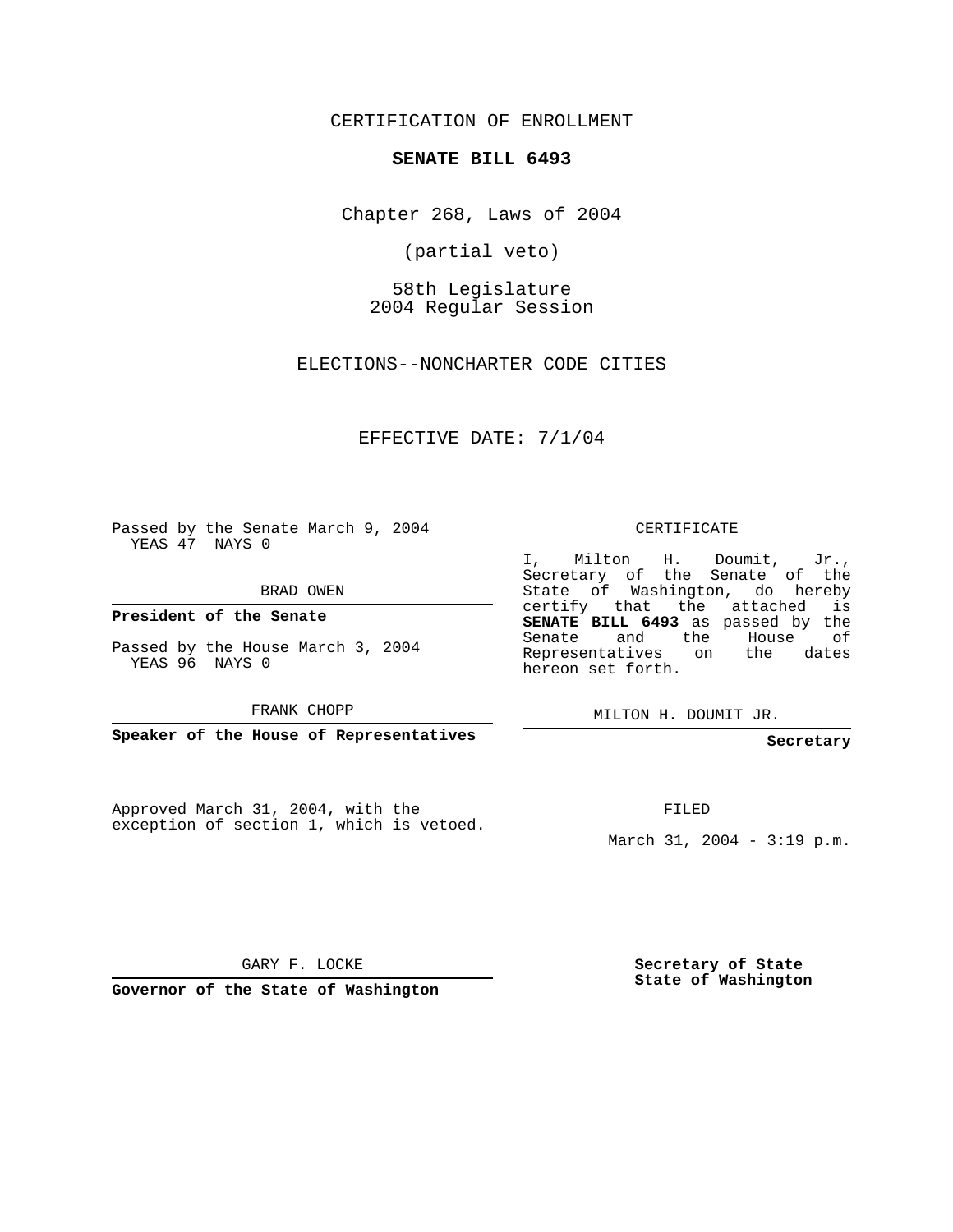# **SENATE BILL 6493** \_\_\_\_\_\_\_\_\_\_\_\_\_\_\_\_\_\_\_\_\_\_\_\_\_\_\_\_\_\_\_\_\_\_\_\_\_\_\_\_\_\_\_\_\_

\_\_\_\_\_\_\_\_\_\_\_\_\_\_\_\_\_\_\_\_\_\_\_\_\_\_\_\_\_\_\_\_\_\_\_\_\_\_\_\_\_\_\_\_\_

## AS AMENDED BY THE HOUSE

Passed Legislature - 2004 Regular Session

**State of Washington 58th Legislature 2004 Regular Session By** Senators Horn, Kastama, Roach, Haugen and Esser Read first time 01/21/2004. Referred to Committee on Government

1 AN ACT Relating to costs of elections; amending RCW 29A.04.410 and 35A.060.050; and providing an effective date.

BE IT ENACTED BY THE LEGISLATURE OF THE STATE OF WASHINGTON:

Operations & Elections.

 *\*Sec. 1. RCW 29A.04.410 and 2003 c 111 s 146 are each amended to read as follows:*

 *Every city, town, and district is liable for its proportionate share of the costs when such elections are held in conjunction with other elections held under RCW 29A.04.320 and 29A.04.330. The proportionate share of each city, town, and district shall not include any costs associated with the election of any statewide officer or ballot measure in even-numbered years.*

 *Whenever any city, town, or district holds any primary or election, general or special, on an isolated date, all costs of such elections must be borne by the city, town, or district concerned.*

 *The purpose of this section is to clearly establish that no city, town, or district is responsible for any election costs involved in electing statewide officers or ballot measures. Costs associated with the election of statewide officers and ballot measures in even-numbered*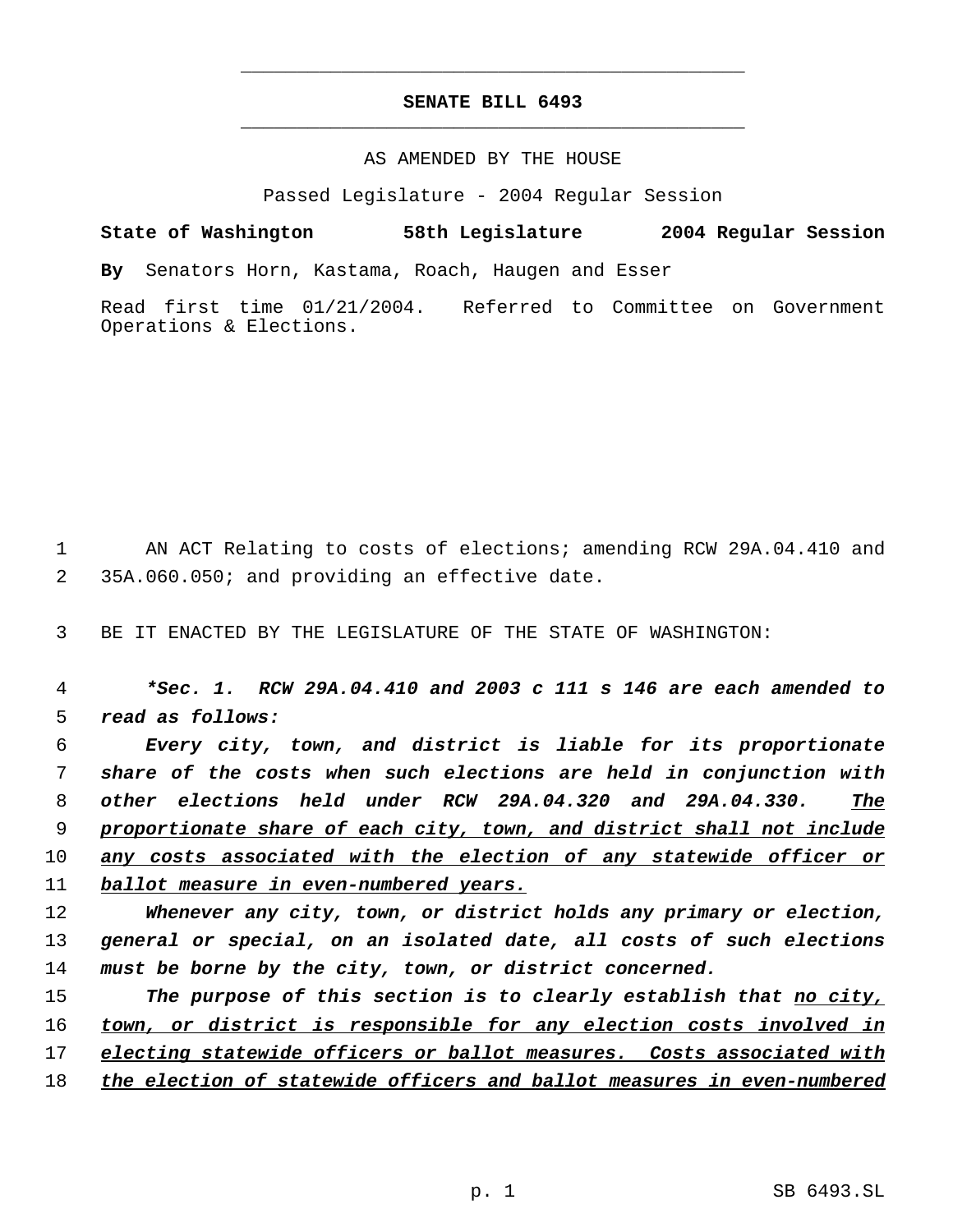1 *years shall be borne by the county. The county is not responsible for* 2 *any costs involved in the holding of any city, town, or district* 3 *election.*

 *In recovering such election expenses, including a reasonable pro- ration of administrative costs, the county auditor shall certify the cost to the county treasurer with a copy to the clerk or auditor of the city, town, or district concerned. Upon receipt of such certification, the county treasurer shall make the transfer from any available and appropriate city, town, or district funds to the county current expense fund or to the county election reserve fund if such a fund is established. Each city, town, or district must be promptly notified by the county treasurer whenever such transfer has been completed. However, in those districts wherein a treasurer, other than the county treasurer, has been appointed such transfer procedure does not apply, but the district shall promptly issue its warrant for payment of election costs. \*Sec. 1 was vetoed. See message at end of chapter.*

17 **Sec. 2.** RCW 35A.06.050 and 1994 c 223 s 29 are each amended to 18 read as follows:

19 The proposal for abandonment of a plan of government as authorized 20 in RCW 35A.06.030 and for adoption of the plan named in the resolution 21 or petition shall be voted upon at the next general  $((\text{muniteipal}))$ 22 election ((if one is to be held within one hundred and eighty days or 23 otherwise at a special election called for that purpose)) in accordance 24 with RCW  $(29.13.020)$  29A.04.330. The ballot title and statement of 25 the proposition shall be prepared by the city attorney as provided in 26 RCW 29.27.060 and 35A.29.120.

27 NEW SECTION. **Sec. 3.** This act takes effect July 1, 2004. Passed by the Senate March 9, 2004. Passed by the House March 3, 2004. Approved by the Governor March 31, 2004, with the exception of certain items that were vetoed. Filed in Office of Secretary of State March 31, 2004.

Note: Governor's explanation of partial veto is as follows: "I am returning herewith, without my approval as to section 1, Senate Bill No. 6493 entitled:

"AN ACT Relating to costs of elections;" This bill addresses the allocation of election costs for statewide officers and ballot measures. It also provides that non-charter code cities, when making changes in their form of governance, place that

SB 6493.SL p. 2